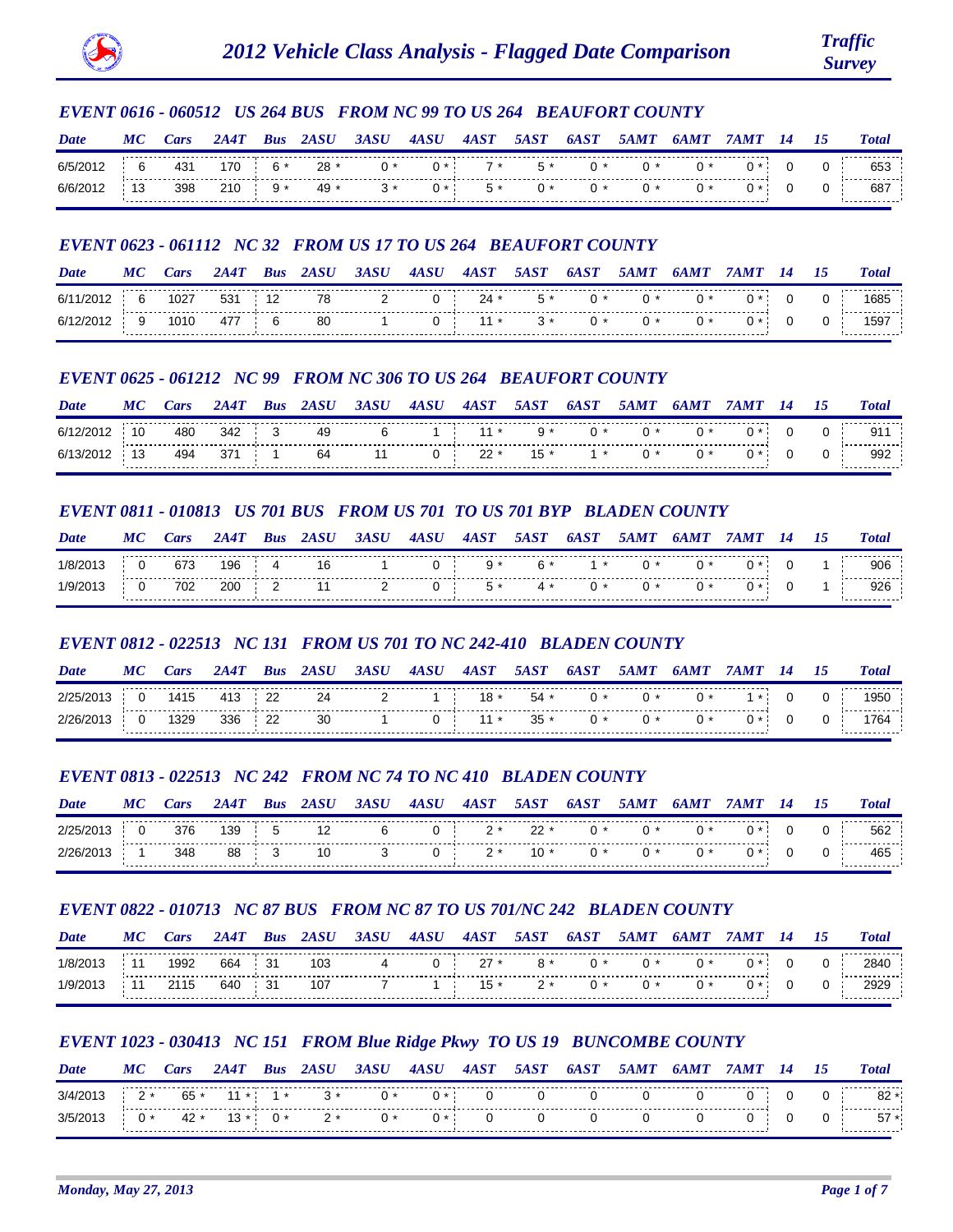

### *EVENT 1055 - 030513 NC 191 FROM I-26/US 74 TO I-40 BUNCOMBE COUNTY*

| Date   | M    | ars:   | 2AA    | <b>Bus</b> | 24.SH | 3 <i>ASI</i> | 4ASU | 4AST | <i><b>5AST</b></i> | 6A.ST | <i><b>5AMT</b></i> | 64 M T |  | <b>Total</b> |
|--------|------|--------|--------|------------|-------|--------------|------|------|--------------------|-------|--------------------|--------|--|--------------|
|        | 19   | Q513 * | 1948 * |            | 413   | 104          |      | 82   | 178                |       |                    |        |  | 2391         |
| 3/6/21 | 11 * | 7136 * | 1727 * | 102        | 315   | 49           |      | 39   | 142                |       |                    |        |  |              |

### *EVENT 1111 - 032513 NC 126 FROM US 70 TO NC 181 BURKE COUNTY*

| Date | MС | ars: | 2447        | Bus | 2ASU             | 3ASU | 4ASU    | 4A ST | <i><b>5AST</b></i> | 6AST | 5AMT | 6AMT | 74 M T | 14 | 75 | <b>Total</b> |
|------|----|------|-------------|-----|------------------|------|---------|-------|--------------------|------|------|------|--------|----|----|--------------|
|      |    | 246  |             |     | $122 \t2 * 41 *$ |      | $1 * 1$ | - 5   |                    |      |      |      |        |    |    | 430          |
|      |    | 235  | $121 \t 0*$ |     | $25 *$           | 4 *  | $0 *$   |       |                    |      |      |      |        |    |    | 394          |

#### *EVENT 1137 - 051412 US 70 BUS BURKE COUNTY*

| Date  | MС | Cars | 2A4T   | <b>Bus</b> | 2 <i>ASU</i> | 3ASU | 4ASU | 4AST           | <i><b>5AST</b></i> | 6A ST | 5AMT         | 6AMT |  | <b>Total</b> |
|-------|----|------|--------|------------|--------------|------|------|----------------|--------------------|-------|--------------|------|--|--------------|
| 5/14/ | 60 | 4414 | 856 37 |            | 90           |      |      | $\sim$ 13 $^*$ | 4 *                | $1*$  | $\mathbf{u}$ | (1)  |  | 5482         |
| 5/15  | 45 | 4722 | 828    | - 33       | 101          |      |      |                | $19*$ 14 $*$ 0 $*$ |       |              |      |  |              |

#### *EVENT 1405 - 062612 US 17 BUS FROM US 17 TO NC 343 CAMDEN COUNTY*

| <b>Date</b> | MС | Cars | 2A4T   | <b>Bus</b> | <i>2ASU</i> | 3ASU | 4ASU | 4AST | <i><b>5AST</b></i> | 6AST            | <i>5AMT</i> | 6AMT | 7 A M T | 75 | <b>Total</b> |
|-------------|----|------|--------|------------|-------------|------|------|------|--------------------|-----------------|-------------|------|---------|----|--------------|
| 6/26/2012   | 26 | 2481 |        |            | 885 4 132   | 10   |      |      |                    | 0 41 * 49 * 1 * |             | 0 *  |         |    | 3629         |
| 6/27/2012   | 46 | 2438 | 853 10 |            | 134         | 15   |      |      | 0 $29 * 29 *$      | $0*$            |             | 0 *  |         |    | 3554         |

### *EVENT 1408 - 062512 NC 343 FROM US 158 TO US 17 BUS CAMDEN COUNTY*

| Date  | MC | <i>ars</i> | 2A4T | Bus |    | 3ASU | 4ASU | 4AST   | <i><b>5AST</b></i> | <b>6AST</b> | 5 <i>AM</i> 7 |  |  | <b>Total</b>        |
|-------|----|------------|------|-----|----|------|------|--------|--------------------|-------------|---------------|--|--|---------------------|
| 6/25/ | 25 | 1966       | 756  |     | 97 | 31   |      | $16*$  | 40<br>$\star$      |             |               |  |  | ∠ອວະ                |
|       | 28 | 2062       | 741  |     | 90 |      |      | $32 *$ | $R1 *$             | <i>д</i> *  |               |  |  | ------------<br>305 |

### *EVENT 2014 - 080612 NC 94 FROM NC 32-94 TO NC 32 CHOWAN COUNTY*

| Date   | MС | ars | 2A4T        | <b>Bus</b> | 2ASU               | <i><b>3ASU</b></i>    | <b>4A SU</b>           | 4AST | <i><b>5AST</b></i> | 6A ST | <i><b>5AMT</b></i> | 64 MT |  | <b>Total</b> |
|--------|----|-----|-------------|------------|--------------------|-----------------------|------------------------|------|--------------------|-------|--------------------|-------|--|--------------|
| 8/6/2  |    | 589 | $360 \t 5*$ |            | $24 *$             |                       | $4 * 0 * 21 * 7 * 0 *$ |      |                    |       | $\bigcap$ *        | $0^*$ |  |              |
| 8/7/20 | 5  | 537 |             |            | $345$ 6 $*$ 50 $*$ | $11*$ 0* 13* 5* 0* 0* |                        |      |                    |       |                    | $0*$  |  |              |

### *EVENT 2523 - 061812 NC 210 FROM US 701 TO NC 242 CUMBERLAND COUNTY*

| Date      | МC | ars | <i>2A4T</i> | <b>Bus</b> | 2ASU | 3ASU | 4ASU | 4AST    | <i><b>5AST</b></i> | 6A ST         | 5AMT         | 6AM 1 |  | <b>Total</b> |
|-----------|----|-----|-------------|------------|------|------|------|---------|--------------------|---------------|--------------|-------|--|--------------|
| 6/18/2012 |    | 422 | 223         |            | 21   |      |      | $9*$    | 47 *               | $1*$          | $\mathbf{u}$ |       |  | 742          |
| 6/19/2012 |    | 420 | 207         |            | -32  |      |      | 0 $14*$ | 87 *               | $\bigcap$ $*$ | $1*$         |       |  |              |

### *EVENT 2604 - 062612 NC 615 FROM CURRITUCK SOUND TO VA LINE CURRITUCK COUNTY*

| Date | $\boldsymbol{M}$ |      |     | Bus |     | 3ASU | .SH | 4А | 5A.S7 | 6А    |  |  | <b>Total</b> |
|------|------------------|------|-----|-----|-----|------|-----|----|-------|-------|--|--|--------------|
|      | 50               | 1349 | 597 |     | 92  |      | -   |    | $0*$  | $16*$ |  |  | 212          |
|      |                  | 1368 | 564 |     | 106 |      |     | 35 |       |       |  |  |              |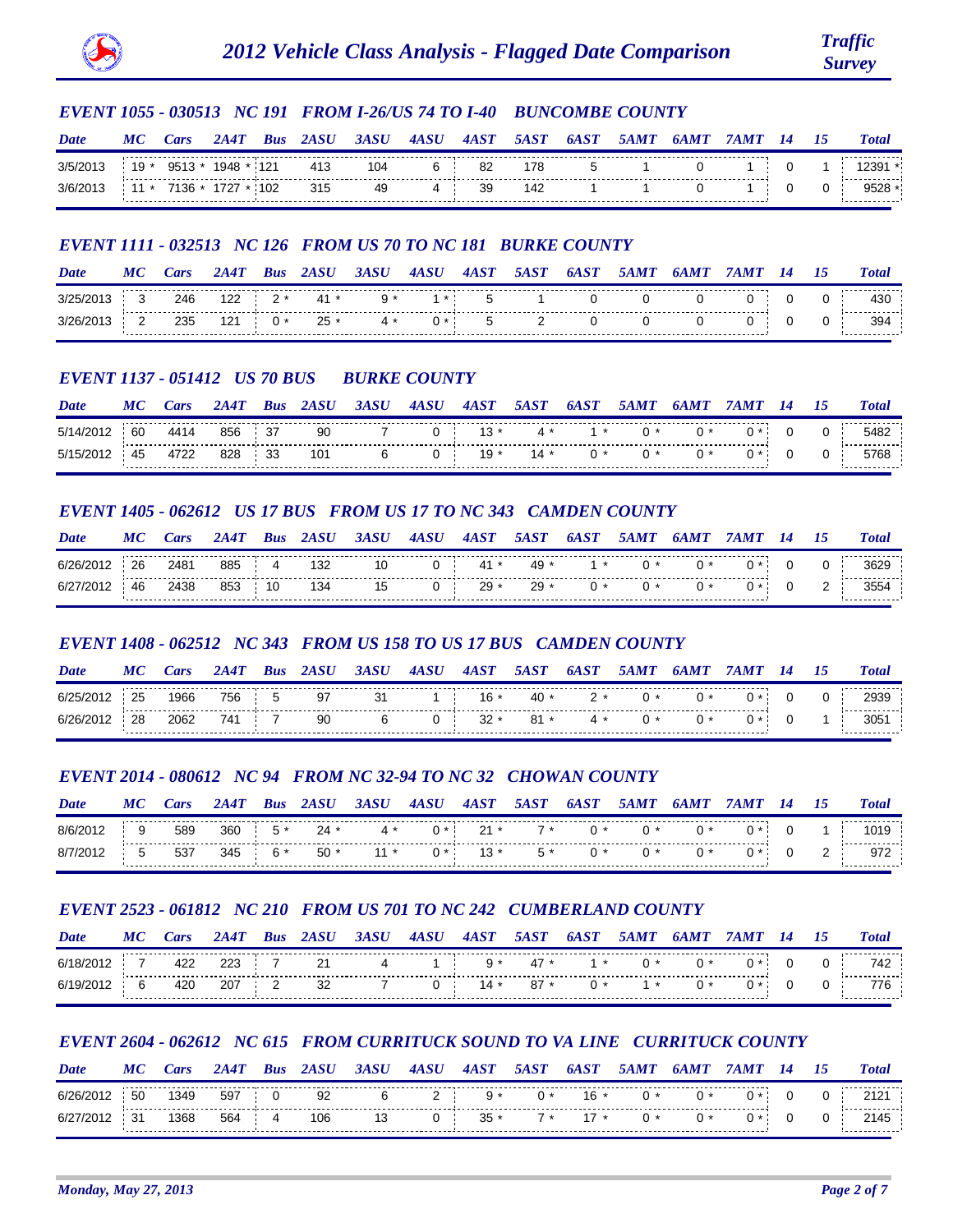

# *EVENT 2706 - 060412 NC 12 NORTH OF US 158 TOWARD SOUTHERN SHORES DARE COUNTY*

| Date     | МC    | Cars   | 244'     | <b>Bus</b> | 2ASU | 3ASU | 4ASU | 4AST | <i><b>5AST</b></i> | 6A S T | 5 <i>AM</i> 7 |  |  | <b>Total</b>         |
|----------|-------|--------|----------|------------|------|------|------|------|--------------------|--------|---------------|--|--|----------------------|
| 6/4/2012 | 76 *  | 5392 * | 1937     | -57        | 392  | 48   |      | 81   | 39                 |        |               |  |  |                      |
| 6/5/201  | $51*$ | 7761 * | $2399$ * | -54        | 400  | 82   |      | 65   | 45                 |        |               |  |  | ------------<br>0868 |

# *EVENT 2707 - 060412 NC 12 DARE COUNTY*

| Date  | М  | ar:  |      | Bus | 2ASU | 3ASU | 4A SU | 4AST | <i><b>5AST</b></i> | 6A S T | $\mathbf{A}MT$ | $\mathbf{M}$ |  | <b>Total</b> |
|-------|----|------|------|-----|------|------|-------|------|--------------------|--------|----------------|--------------|--|--------------|
| 6/4/2 | 88 | 2946 | '302 | -42 | 223  | 57   |       | 36   |                    |        |                |              |  |              |
|       |    | 4069 | 469ء | -41 | 286  | -42  |       | -34  | 13                 | --     |                |              |  | .<br>605     |

# *EVENT 3350 - 060512 NC 66 FROM US 311 TO NC 8 FORSYTH COUNTY*

| Date     | МC | <i>cars</i> | 2A 47 | Bus   |     | 3ASU    | 4A SU | 4AST | 5AST | 6A S T | <i><b>5AM7</b></i> | 64M |  | Total          |
|----------|----|-------------|-------|-------|-----|---------|-------|------|------|--------|--------------------|-----|--|----------------|
| 6/5/20   | 82 | 6824        | 1520  | $50*$ | 260 | $115 *$ | 51 *  | 62   | 60   |        |                    |     |  | 9030           |
| 6/6/2012 | 25 | 6823        | 1532  | 52 *  | 206 | $33*$   |       | 44   | 67   |        |                    |     |  | .<br>8788<br>. |

# *EVENT 3616 - 061112 NC 37 FROM NC 32 TO NC 137 GATES COUNTY*

| Date      | МC | <b>Cars</b> | 2A4T       | <b>Bus</b> | 2ASU   | 3ASU   | 4ASU | 4AST | <i>5AST</i> | 6A ST  | 5AMT | 6AMT | 7 A M T | 14 | 75 | <b>Total</b> |
|-----------|----|-------------|------------|------------|--------|--------|------|------|-------------|--------|------|------|---------|----|----|--------------|
| 6/11/2012 |    | 858         | 324        | $18 *$     | $57$ * | $84 *$ |      | 18   | 112         | $\sim$ |      |      |         |    |    | 484          |
| 6/12/2012 |    | 778         | $301$ 15 * |            | 40 *   | $22 *$ |      | 14   | 81          |        |      |      |         |    |    | 253          |

# *EVENT 3910 - 112612 US 258 FROM NC 58 TO US 13 GREENE COUNTY*

| Date        | MC Cars | 2A4T | <b>Bus</b> 2ASU | 3ASU 4ASU 4AST 5AST 6AST 5AMT |  |  | 6AMT | 7AMT 14                                                                    |  | <b>Total</b> |
|-------------|---------|------|-----------------|-------------------------------|--|--|------|----------------------------------------------------------------------------|--|--------------|
|             |         |      |                 |                               |  |  |      | 8 5191 1460   79   173   18   0   18 *   7 *   2 *   0 *   0 *   0   0   0 |  | 6956         |
| 11/27/201 4 |         |      |                 |                               |  |  |      | 4997 1384 80 146 12 0 35 * 10 * 1 * 0 * 0 * 2 * 0 2                        |  | 6671         |

# *EVENT 4309 - 080712 NC 215 FROM US 64 (Transylvania Co.) TO US 276 HAYWOOD COUNTY*

| Date | MC | ars: | 2A4T | <b>Bus</b> | 2ASU | 3ASU | 4ASU | 4AST | <i><b>5AST</b></i> | 6AST  | 5AMT         | 64 M T |  | 15 | <b>Total</b>    |
|------|----|------|------|------------|------|------|------|------|--------------------|-------|--------------|--------|--|----|-----------------|
|      |    | 210  | 80   |            | - 15 | _    |      | $1*$ | $0*$               | _ റ ∗ | $\mathbf{u}$ | $0*$   |  |    | 316             |
|      |    | 246  | 95   |            | 24   |      |      | $3*$ | ∩ *                | ጠ *   |              |        |  |    | 38 <sup>1</sup> |

# *EVENT 4508 - 082712 NC 11 BUS FROM NC 305 (BERTIE) TO NC 11-42 HERTFORD COUNTY*

| Date  | МC | ars: | 2A4T   | Bus | 2ASU | 3ASU | 4ASU                                  | 4AST | <i><b>5AST</b></i> | 6A ST | 5AM I             | . MT |         |  | <b>Total</b> |
|-------|----|------|--------|-----|------|------|---------------------------------------|------|--------------------|-------|-------------------|------|---------|--|--------------|
| R/27  | 22 | 1142 | 476    | 12  | 41   |      | <b>U</b> +                            | $3*$ | $2*$               | $0*$  | $\bigcap$ $\star$ | 0 *  |         |  | 1698         |
| 8/28/ | 10 | 1154 | 490 10 |     | 45   |      | $\mathbf{U}$ is a set of $\mathbf{U}$ | 6 *  | $3* 0*$            |       | $\bigcap$ $*$     | $0*$ | $0 * 1$ |  |              |

# *EVENT 4834 - 080712 US 64 FROM I-77 TO I-40 IREDELL COUNTY*

| Date     | M  | ars  | 2A 47 | <b>Bus</b> | 24.SH | 3ASU | 4ASU | 4AST      | <b>54.ST</b> | 64.ST       | <i>5AMT</i>  | 64 M T |  | <b>Total</b>        |
|----------|----|------|-------|------------|-------|------|------|-----------|--------------|-------------|--------------|--------|--|---------------------|
| 8/7/2012 | 45 | 4764 | 706 7 |            | 130   |      |      | 0 $22 *$  | $9*$         | $\bigcap$ * | $\mathbf{u}$ |        |  | 5688                |
| 8/8/2012 | 38 | 4703 | 716 3 |            | 130   |      |      | $1 \t13*$ | $7 * 0 *$    |             | ∩ *          |        |  | -----------<br>5618 |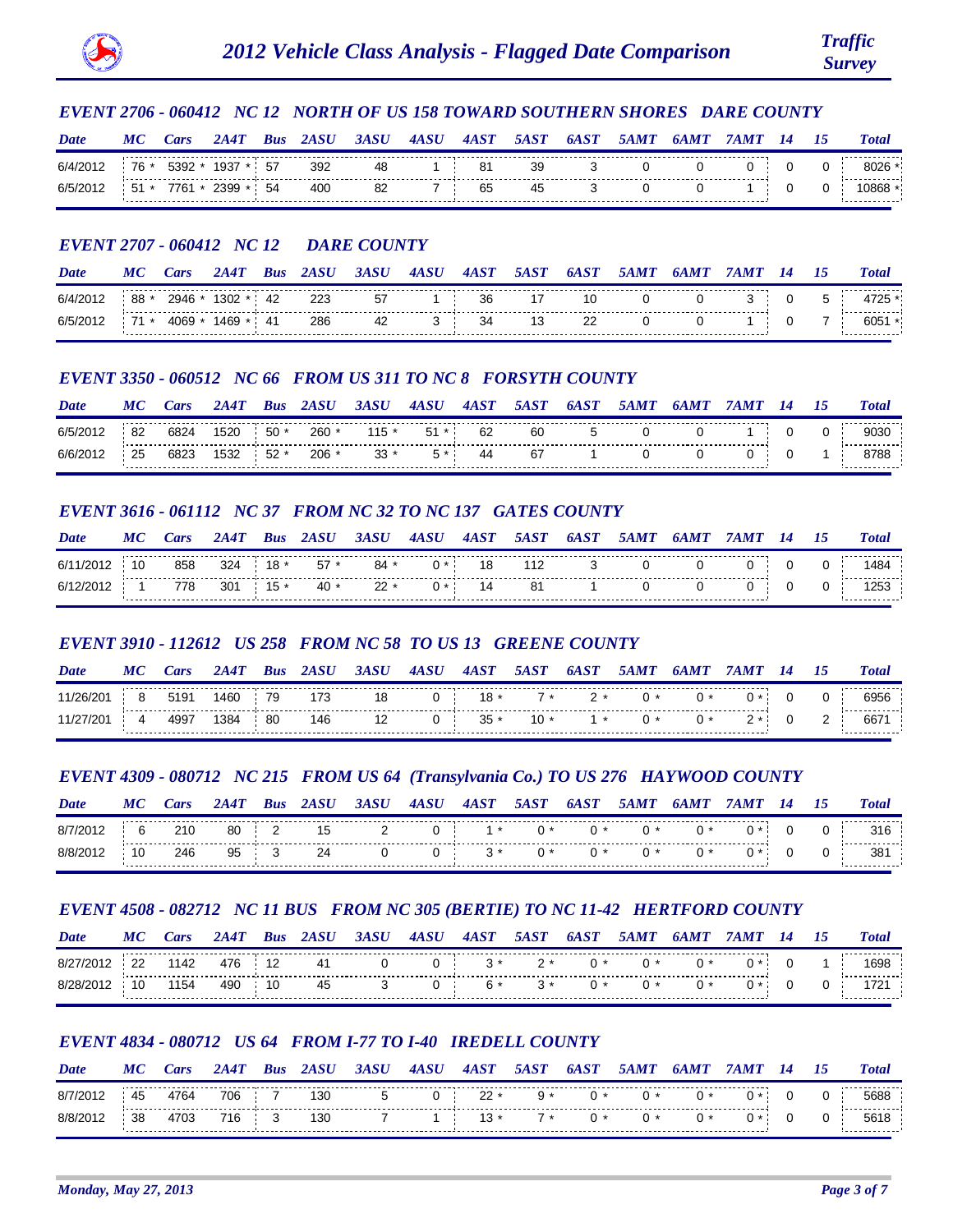

# *EVENT 4839 - 073012 NC 90 FROM US 64 TO US 21 CS IREDELL COUNTY*

| Date      |    | ars: |     | Bus | 24.SH | 3ASU | 4ASU       | 4AST  | <i><b>5AST</b></i> | 6A   |  |  | <b>Total</b>       |
|-----------|----|------|-----|-----|-------|------|------------|-------|--------------------|------|--|--|--------------------|
| 7/30/2012 | 91 | 3829 | 599 |     | 78    |      | <u>U -</u> | $3*$  | ッ*                 |      |  |  |                    |
| 7/31/2012 | 61 | 3835 | 601 |     | 78    |      |            | $9 *$ | $1 *$              | - 2* |  |  | ----------<br>40Y. |

# *EVENT 4909 - 071012 NC 281 FROM S.C. State Line TO US 64 JACKSON COUNTY*

| Date   | М  | <i>ars</i> | 7AA' | Bus        | 2ASU   | 3ASU   | 4ASU | 4AST     | <i><b>5AST</b></i> | 6A S T | <i><b>5AMT</b></i> | 64 M T | 14 | <b>Total</b> |
|--------|----|------------|------|------------|--------|--------|------|----------|--------------------|--------|--------------------|--------|----|--------------|
| 7/10/2 | 10 | 395        | 139  | $2*$       | $14*$  | 19 *   | 4 *  | <b>6</b> | 22                 |        |                    |        |    |              |
|        |    | 431        |      | $128$ 11 * | $25 *$ | $23 *$ | 5 *  | <b>6</b> | 32                 |        |                    |        |    | 666          |

# *EVENT 5742 - 101712 NC 42 FROM NC 142 TO NC 111 MARTIN COUNTY*

| Date | МC | Ars | 2A4T | <b>Bus</b> | 2ASU | 3ASU | 4A S U | 4AST  | <i><b>5AST</b></i> | <b>6AST</b> | 5AMT | 6 <i>AM</i> 1 | <i>M'I</i> |  | <b>Total</b> |
|------|----|-----|------|------------|------|------|--------|-------|--------------------|-------------|------|---------------|------------|--|--------------|
|      |    | 179 | 56   |            | 15   |      |        | $7 *$ | $2*$               |             |      |               |            |  | 262          |
|      |    | 148 | 67   |            | 14   |      |        | $14*$ | $15*$              |             |      |               |            |  | .<br>265     |

## *EVENT 6105 - 121812 US 220 FROM RICHMOND CO. TO US 220A MONTGOMERY COUNTY*

| Date      | M                    | ars: | 2A 47 | Bus | 2ASU | 3ASU | 4ASU | 4AST | <i>5AST</i> | 6AST | <i><b>5AMT</b></i> | 6AM7 | ' A M'I | 14 | 15 | <b>Total</b> |
|-----------|----------------------|------|-------|-----|------|------|------|------|-------------|------|--------------------|------|---------|----|----|--------------|
| 12/18/201 |                      | 499  | 149   |     | 61   |      | ັ    | $3*$ | $20 *$      |      |                    |      |         |    |    | 756          |
| 12/19/201 | $\ddot{\phantom{1}}$ | 512  | 149   | 10  | -60  |      |      |      | $3 * 32 *$  | 4 *  |                    | ∩ *  |         |    |    |              |

# *EVENT 6211 - 080712 NC 73 FROM US 220 (RICHMOND) TO NC 211 MOORE COUNTY*

| Date  | MС | ars |             | <b>Bus</b> | 2ASU  | 3ASU   | 4ASU | 4AST | <i><b>5AST</b></i> | <b>6AST</b> | 5AMT | 64 M T |  |   | <b>Total</b> |
|-------|----|-----|-------------|------------|-------|--------|------|------|--------------------|-------------|------|--------|--|---|--------------|
| 8/7/2 |    | 135 | $134$ 7 $*$ |            | $7*$  | $15 *$ |      | . 11 | 42                 |             |      |        |  |   | 137          |
| 8/8/2 |    | 130 | 115         | $10*$      | $11*$ | $27 *$ | $0*$ | 10   | 51                 | 13.         |      |        |  | 4 | 1383         |

# *EVENT 6442 - 031113 SR 1409 FROM US 74 TO US 17 BUS NEW HANOVER COUNTY*

| Date   | $\boldsymbol{M}$ | ars   |      | Bus | 24 S <i>II</i> | 3A SI) | <b>4ASU</b> | 4AST | 5AST | 6A S T | 5AM 1 | MI 1 |  | <b>Total</b> |
|--------|------------------|-------|------|-----|----------------|--------|-------------|------|------|--------|-------|------|--|--------------|
| 3/11/2 | 76               | 26039 | 5462 | 70  | 619            | 46     |             | 174  |      | 13 *   |       |      |  |              |
|        | 44               | 26065 | 5307 | 80  | 572            | 30     |             | 68 * | 62   |        |       |      |  | .            |

# *EVENT 6443 - 030513 SR 2782 FROM US 76 TO US 74 NEW HANOVER COUNTY*

| Date   | MС  | ars: | 2A4T | <b>Bus</b> | 2ASU | 3ASU | 4ASU | 4AST     | <i><b>5AST</b></i> | 6AST  | 5AMT  | 6 <i>AMT</i> | 14 | <i>15</i> | <b>Total</b> |
|--------|-----|------|------|------------|------|------|------|----------|--------------------|-------|-------|--------------|----|-----------|--------------|
| 3/5/20 | -51 | 8448 | 1819 | 13         | 225  | 10   |      | 0 $54*$  | 14 *               | $1*$  | – ∩ * | ∩ *          |    |           |              |
| 3/6/2  | 33  | 7886 | 1818 |            | 198  |      |      | 1 $28 *$ | 15 *               | $1 *$ | ∩ ∗   |              |    |           |              |

# *EVENT 6701 - 112712 NC 54 WEST OF SR 1951 TO EAST OF SR 1006 ORANGE COUNTY*

| Date      | МC | <i>ars</i> | 2A 47  | Bus | 2ASU | 3ASU | 4ASU     | 4AST       | <i><b>5AST</b></i> | 6A ST  | <i><b>5AMT</b></i> | 64 MT | <b>74MT</b>      |    | <b>Total</b> |
|-----------|----|------------|--------|-----|------|------|----------|------------|--------------------|--------|--------------------|-------|------------------|----|--------------|
| 11/27/201 | 9  | 4493       | 643    | 26  | 122  |      | <u>_</u> | $19*$      | 62 *               | $26*$  |                    | 1 *   |                  | 11 | 5413         |
| 11/28/201 | 10 | 4037       | 582 27 |     | 122  | 10   |          | $5 \t 13*$ | $74*$              | $85 *$ | ∩ *                | 1 *   | $\sim$ 11 $^*$ . | 80 | 4977         |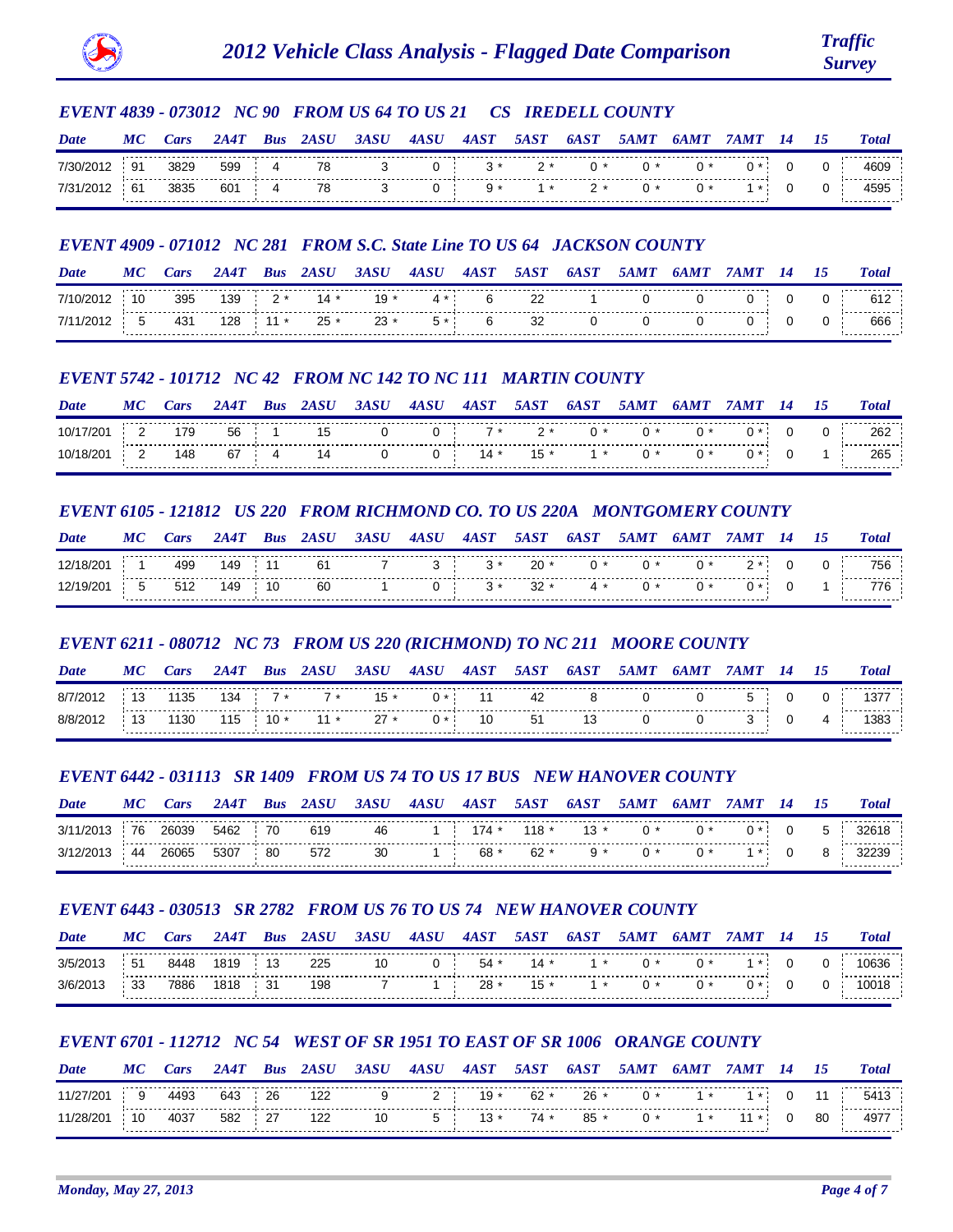

## *EVENT 6804 - 062512 NC 55 FROM NC 304 TO SR 1308 PAMLICO COUNTY*

| Date      | MС | Cars | 2A4T  | <b>Bus</b> | <i><b>ZASU</b></i> | 3ASU | 4ASU | 4AST         | <i><b>5AST</b></i> | 6A ST        | <i><b>5AMT</b></i> | 6 <i>AMT</i> | 7 A M T | 14 | 15    | <b>Total</b> |
|-----------|----|------|-------|------------|--------------------|------|------|--------------|--------------------|--------------|--------------------|--------------|---------|----|-------|--------------|
| 6/25/2012 | 18 | 1321 | 572 6 |            | 62                 | 18   |      | $11 \t 54$ * | $1*$               | $\mathsf{A}$ |                    | $(1 *$       |         |    | $0$ i | 2063         |
| 6/26/2012 | 33 | 1389 | 558 3 |            | 76                 | 26   |      | $10 \t 22$ * | $2*$ 1 *           |              |                    |              |         |    |       |              |

# *EVENT 6916 - 070912 NC 344 FROM SR 1218 TO US 17 BUS PASQUOTANK COUNTY*

| Date      | МC | ar:  |         | Bus | 2ASU   | 3ASU   | 4ASU  | 4AST | <i><b>5AST</b></i> | 6A ST | <i><b>5AMT</b></i> | 6AMT |  | <b>Total</b> |
|-----------|----|------|---------|-----|--------|--------|-------|------|--------------------|-------|--------------------|------|--|--------------|
| 7/9/2012  |    | 1177 | 573 6 * |     | 43 *   | $R^*$  |       | 10   | 36                 |       |                    |      |  | 186'         |
| 7/10/2012 |    | 1152 | 549 6*  |     | $67 *$ | $15 *$ | 0 * : | 17   | 50                 |       |                    |      |  | .<br>1868    |

# *EVENT 7107 - 062512 US 17 BUS FROM US 17 TO NC 37 PERQUIMANS COUNTY*

| Date  | МC | ars | 2A4T | Bus     | 2ASU  | 3ASU | 4ASU | 4AST           | 5A S T | <b>6AST</b> | <b>5AMT</b> | 6 <i>AM</i> |  | <b>Total</b> |
|-------|----|-----|------|---------|-------|------|------|----------------|--------|-------------|-------------|-------------|--|--------------|
| 6/25  |    | 740 | 269  |         | $33*$ |      |      |                |        |             |             |             |  | 1083         |
| 6/26/ |    | 723 | 276  | $\star$ | 59 *  |      | -    | 21<br><u>_</u> |        |             |             |             |  | .            |

# *EVENT 7547 - 040113 NC 159 SPUR FROM NC 159 SPUR TO SR2834 (NC ZOO) RANDOLPH COUNTY*

| Date | MC    | ars        | 2A4T    | <b>Bus</b> | 2ASU | 3ASU | 4ASU | 4AST  | <i><b>5AST</b></i> | 6AST   | <i><b>5AMT</b></i> | 6AMT | 7 A M T | 14 | 75 | <b>Total</b> |
|------|-------|------------|---------|------------|------|------|------|-------|--------------------|--------|--------------------|------|---------|----|----|--------------|
|      | $59*$ | 4495 *     | 495 *   | $32$ *     | 56 * | $7*$ |      |       | 6 *                | $15 *$ |                    |      |         |    | 5  |              |
|      |       | $2490$ $*$ | $276$ * |            | 41 * | 5 *  |      | $10*$ | $1 *$              | 1 *    |                    |      |         |    |    |              |

# *EVENT 7721 - 071012 NC 41 FROM SC LINE TO NC 904 ROBESON COUNTY*

| Date      | МC | ars  | <i>2A4T</i> | <b>Bus</b> | 2ASU               | 3ASU | 4ASU | 4AST  | <i><b>5AST</b></i> | 6AST | 5AMT | 6AMT |  | <b>Total</b> |
|-----------|----|------|-------------|------------|--------------------|------|------|-------|--------------------|------|------|------|--|--------------|
| 7/10/2012 | Q  | 1185 |             |            | $394$ 4 $*$ 49 $*$ | $9*$ |      | -- 16 | 45                 |      |      |      |  |              |
| 7/11/2012 |    | 1201 | 420 13 *    |            | $82*$              |      |      |       | 45                 |      |      |      |  |              |

# *EVENT 8403 - 061212 NC 66 SOUTH OF SR 1119 TO EAST OF SR 1962 STOKES COUNTY*

| Date      | МC | ars  |      | Bus | 24 S L | 3ASU | 4ASU | 4AST     | 54.S7 | 6A S T | 54 M T |  |  | <b>Total</b>        |
|-----------|----|------|------|-----|--------|------|------|----------|-------|--------|--------|--|--|---------------------|
| 6/12/2012 | 59 | 4130 | 1063 |     | 150    |      | u    | $42 *$   | 20    |        |        |  |  | 5483                |
| 6/13/201  | 70 | 4287 | 1079 |     | 146    |      |      | <u>.</u> |       |        |        |  |  | -----------<br>5634 |

# *EVENT 8422 - 062512 NC 89 FROM NC 704 TO NC 268 STOKES COUNTY*

| Date  | M | ars | 2A4T | <b>Bus</b> | 2ASU   | 3ASU | 4ASU | 4AST | <i><b>5AST</b></i>   | 6AST | <i><b>5AMT</b></i> | 6A M T |  | <b>Total</b> |
|-------|---|-----|------|------------|--------|------|------|------|----------------------|------|--------------------|--------|--|--------------|
| 6/25/ |   | 350 | 101  | $0*$       | $24 *$ | 32 * | 5 *  | 15   |                      |      |                    |        |  | 539          |
|       |   | 375 | 84   | ∩ *        | 26 *   | 11 * |      |      | $\ddot{\phantom{1}}$ |      |                    |        |  | 545          |

# *EVENT 8428 - 061112 NC 772 FROM US 311 TO NC 704 STOKES COUNTY*

| Date      | МC | ars | 2A 47    | Bus | 2 <i>ASH</i> | 3ASU | 4ASU | 4AST                 | <i><b>54.ST</b></i> | 6A ST   | <i><b>5AMT</b></i> |      |     |  | <b>Total</b>         |
|-----------|----|-----|----------|-----|--------------|------|------|----------------------|---------------------|---------|--------------------|------|-----|--|----------------------|
| 6/11/2012 |    | 829 | 220 2 37 |     |              |      |      | 0 $11*$ 19 $*$ 2 $*$ |                     |         | ∩ *                | $0*$ | ∩ * |  | 126                  |
| 6/12/2012 |    | 878 | 228 0    |     | - 38         |      | O :  | 6*                   |                     | $9* 2*$ |                    | 0 *  |     |  | -------------<br>168 |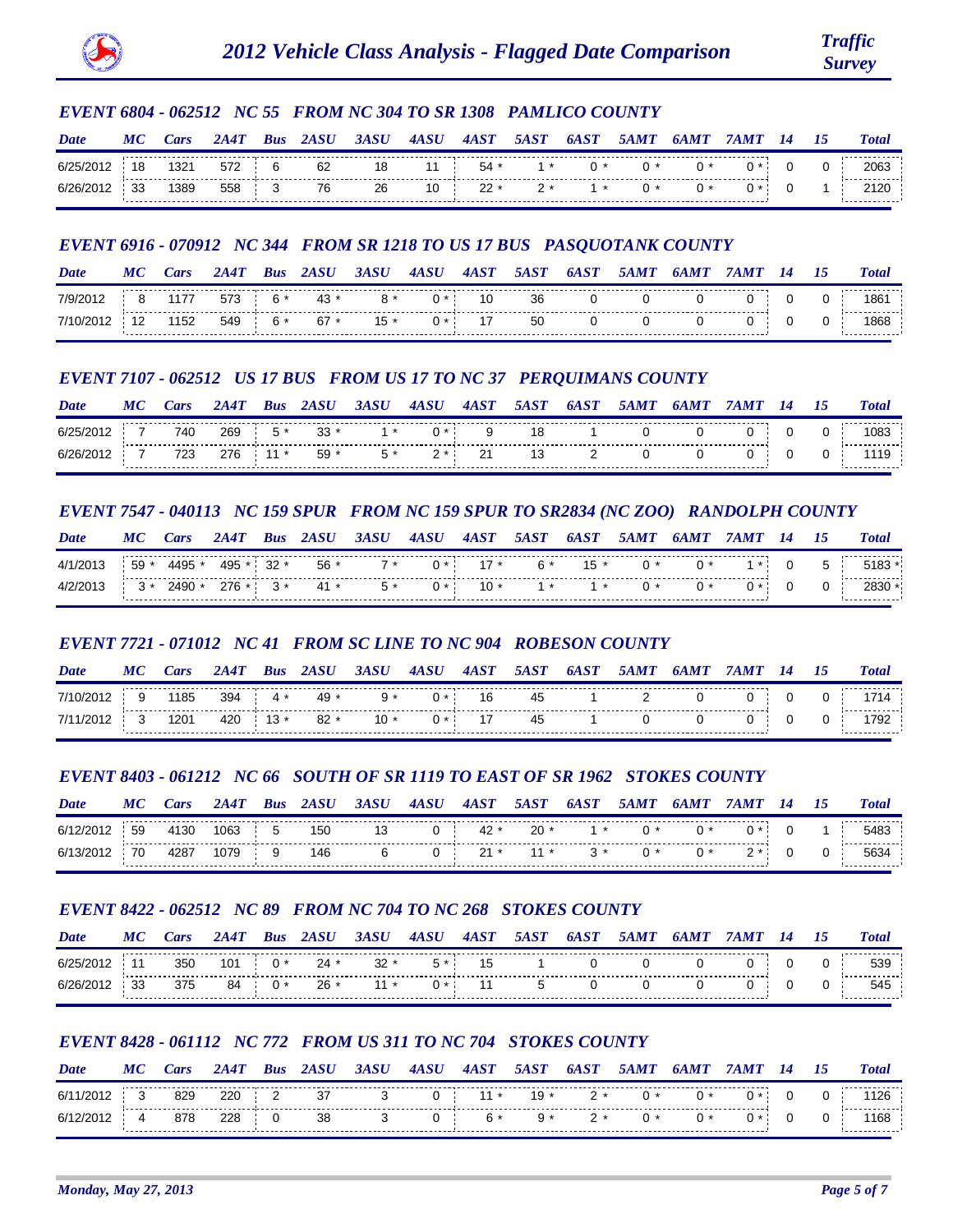

## *EVENT 8429 - 062512 NC 66 FROM NC 268 TO NC 89 STOKES COUNTY*

| Date | MC | Lars | 2A4T | <b>Bus</b> | 2ASU | 3ASU | 4ASU | 4AST | <i><b>5AST</b></i> | 6AST | <i><b>5AMT</b></i> | M'I |  | <b>Total</b> |
|------|----|------|------|------------|------|------|------|------|--------------------|------|--------------------|-----|--|--------------|
| 6/2  |    | 88   |      |            |      |      |      |      |                    |      |                    |     |  | 105          |
|      |    | 92   | 20   |            |      |      | U    |      |                    |      |                    |     |  | 128          |

## *EVENT 8549 - 080612 NC 268 BUS FROM US 21 BUS TO I-77 SURRY COUNTY*

| Date  |                |      |     | - Bus |    | 3ASU | 4ASU | 4AS 1 |      |      | 5AM 1 |  |  | <b>Total</b> |
|-------|----------------|------|-----|-------|----|------|------|-------|------|------|-------|--|--|--------------|
| R/R/2 | 2 <sup>1</sup> | 2115 | 437 |       | 60 |      | 27   | $16*$ | 8 *  | 5 *  |       |  |  |              |
|       | .              | 2188 | 418 | 10    | 46 | 29   | 22   | $19*$ | 41 * | $2*$ |       |  |  | .            |

## *EVENT 8550 - 080612 NC 268 BUS FROM I-77 TO NC 268 SURRY COUNTY*

| Date  | МC | ars | 2A4T | Bus | 2ASU   | 3ASU   | 4ASU         | 4A S T | 5A S T | <b>6AST</b> | <i><b>5AM7</b></i> | 6 <i>AM</i> |  | <b>Total</b> |
|-------|----|-----|------|-----|--------|--------|--------------|--------|--------|-------------|--------------------|-------------|--|--------------|
| R/6/2 |    | 464 | 119  |     | $17*$  | $25 *$ | $\alpha$ $*$ |        |        |             |                    |             |  | 648          |
| 8/7   |    | 405 | 118  |     | $12 *$ |        |              |        |        |             |                    |             |  | .<br>573     |

## *EVENT 8702 - 022513 US 276 SOUTH OF SR 1114 TO NORTH OF SR 1112 TRANSYLVANIA COUNTY*

| Date  | МC  | Lars    | 2A4T    | <b>Bus</b> | 2ASU  | 3ASU | 4ASU | 4AST | <i><b>5AST</b></i> | 6AST | <i><b>5AMT</b></i> | 'A M'I | 14 | <b>Total</b>           |
|-------|-----|---------|---------|------------|-------|------|------|------|--------------------|------|--------------------|--------|----|------------------------|
|       | 1 * | 464 *   | $134 *$ | $3*$       | $30*$ | 1 *  | 1 *  | つ *  | $1*$               |      |                    |        |    | $637 *$                |
| 2/26/ |     | $337 *$ | $125$ * | $3*$       | $11*$ | $0*$ | $0*$ | $5*$ | $1*$               | በ *  | ጠ *                |        |    | _____________<br>482 * |

### *EVENT 8704 - 022513 US 276 EAST OF GOV. RD. TO JUST EAST OF GOV. RD. TRANSYLVANIA COUNTY*

| Date | МC | <i>ars</i> | 2A41 | <b>Bus</b> | 3ASU | 4ASU | 4A S 1 | <i><b>5AST</b></i> | 6A S T | 54 M T |  |   | <b>Total</b>             |
|------|----|------------|------|------------|------|------|--------|--------------------|--------|--------|--|---|--------------------------|
|      |    | -86        | -46  |            |      |      |        |                    |        |        |  | ັ | 142                      |
|      |    | -48        | 31   |            |      |      |        |                    |        |        |  |   | -------------<br>88<br>. |

# *EVENT 8705 - 022513 US 178 FROM S.C. State Line TO US 64 TRANSYLVANIA COUNTY*

| Date                                   | Cars | 2A47 | <b>Bus</b> | - 2 <i>ASU</i> | 3ASU | 4ASU | <b>4AST</b> | $T=5 A S T = 0$ | 6A.ST | <i><b>5AMT</b></i> | 6AMT | 7AMT 14                              |  | <b>Total</b> |
|----------------------------------------|------|------|------------|----------------|------|------|-------------|-----------------|-------|--------------------|------|--------------------------------------|--|--------------|
| $2/25/2013$ 1 * 615 * 246 * 7 40       |      |      |            |                |      |      |             |                 |       |                    |      | $3$ 0 9* 1* 0* 0* 0* 0* 0 0          |  | 922          |
| $2/26/2013$ 0 $*$ 515 $*$ 167 $*$ 9 30 |      |      |            |                |      |      |             |                 |       |                    |      | $1$ 0 13 * 9 * 0 * 0 * 0 * 0 * 0 0 i |  | 744          |

# *EVENT 8707 - 050812 NC 281 TRANSYLVANIA COUNTY*

| Date   | МC | ars | 2A4T | <b>Bus</b> | <i><b>2ASU</b></i> | 3ASU | 4ASU       | 4AST  | <i><b>5AST</b></i> | 6AST | <i><b>5AMT</b></i> | 6AM I |  | <b>Total</b> |
|--------|----|-----|------|------------|--------------------|------|------------|-------|--------------------|------|--------------------|-------|--|--------------|
| 5/8/20 |    | 719 | 397  | 11         | 67                 |      |            | $16*$ | $3*$               | () * |                    |       |  | 1232         |
| 5/9/2  |    | 746 | 377  | 14         | 72                 |      | <b>U</b> · | $7*$  | 3 *                |      |                    |       |  | 1258         |

# *EVENT 9207 - 080612 NC 58 FROM NC 561 (FRANKLIN) TO NC 43 WARREN COUNTY*

| Date   | МC | ars | 2A4T | Bus |     | 3ASU | 4ASU | 4AST | 5A S 1 | 6A S T | <i><b>5AMT</b></i> |      | 14 | 15 | <b>Total</b> |
|--------|----|-----|------|-----|-----|------|------|------|--------|--------|--------------------|------|----|----|--------------|
| 8/6/20 | 4  | 302 | 101  |     | -12 |      |      | $3*$ | 58 *   | 4 *    |                    | $0*$ |    |    | 491          |
| 8/7/20 |    | 351 | 94   |     |     |      | u    | $3*$ | $28 *$ |        |                    |      |    |    | .<br>495     |